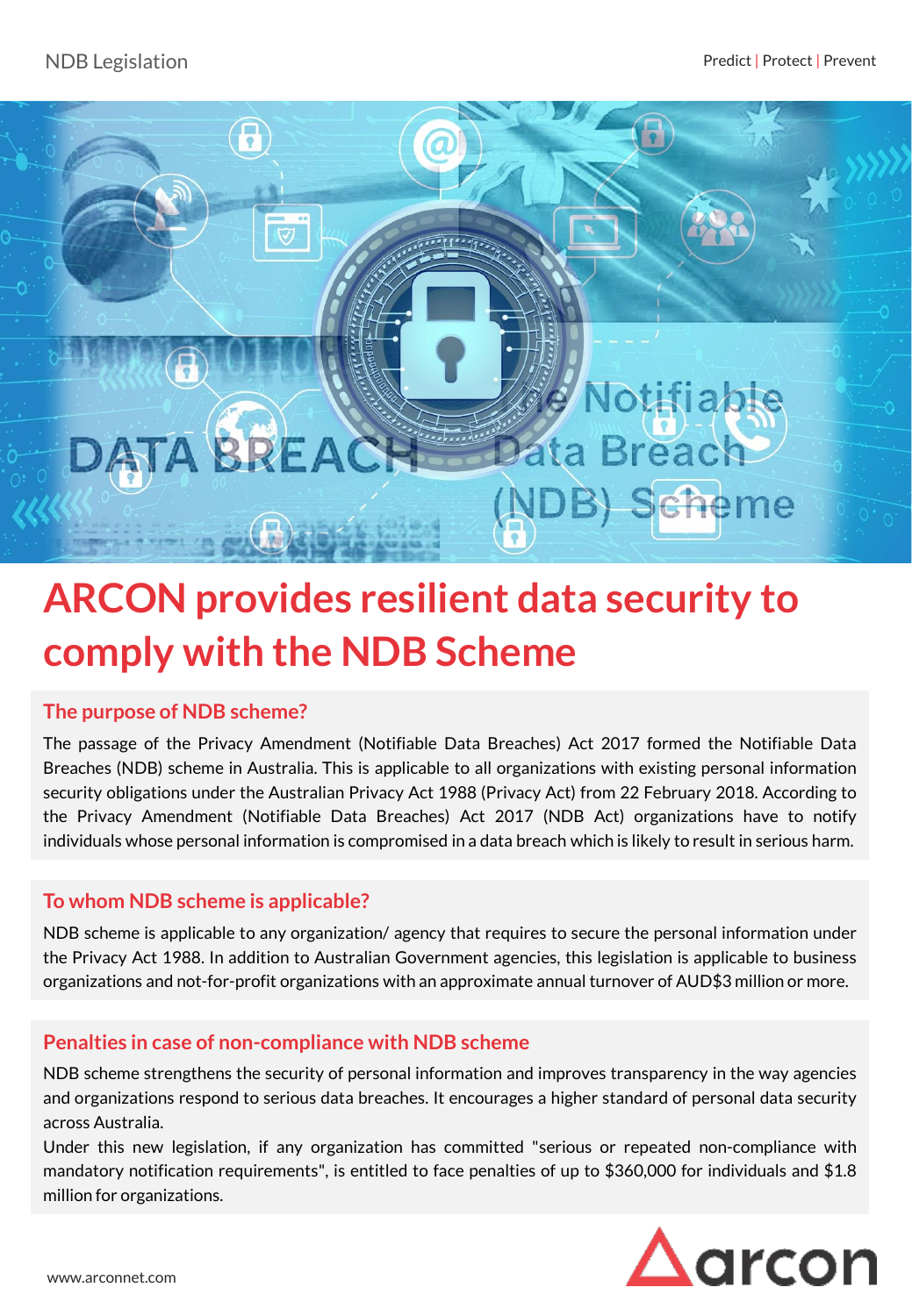## **The Problem Statement**

**On – Premises Users**





**Cloud Users Managed Service Providers**

**Workforce is Distributed Identities are Everywhere How to manage monitor &** 

**control Identities ?** 



**Third Party** 



## **Remote Users**

| surge in the number of endpoints and<br>end users have given cybercriminals<br>potential ways to gain access to<br>enterprise networks |  | Identities are the most vulnerable IT<br>Assests                                                       |
|----------------------------------------------------------------------------------------------------------------------------------------|--|--------------------------------------------------------------------------------------------------------|
|                                                                                                                                        |  |                                                                                                        |
| Every employee is exposed to<br>threats                                                                                                |  | There are more number of digital<br>identities than the global population                              |
|                                                                                                                                        |  |                                                                                                        |
| Humans not computers are the<br>weakest link in any security<br>architecture                                                           |  | A lack of proper security posture<br>provides incentives to malefactors to<br>exploit these identities |

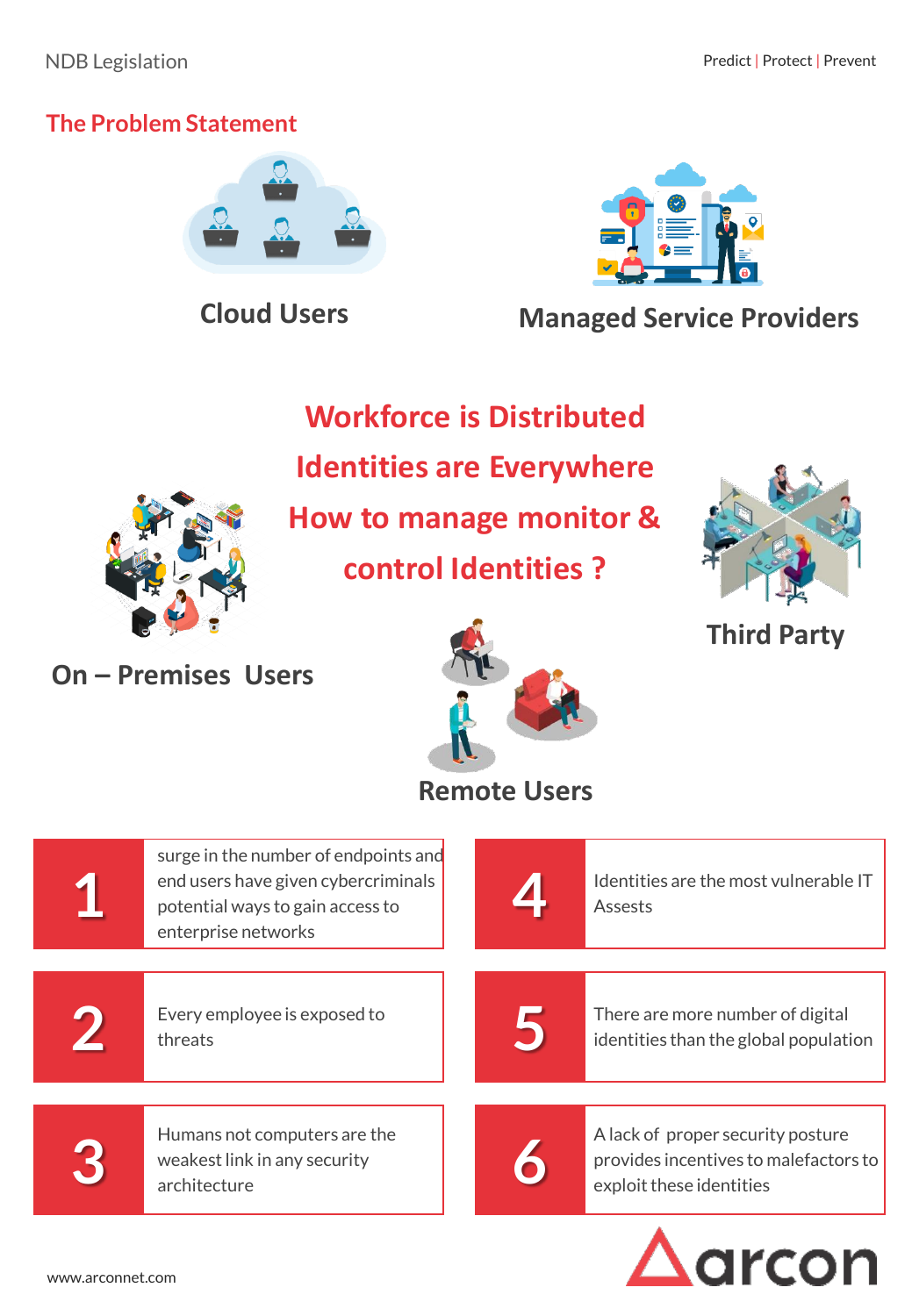## **Have you secured your Privileged Access?**

Enterprise IT security team often face challenges to maintain a control over privileged users. And it has to do with the rapid pace of digitization and virtualization, which in turn has increased the number of privileged accounts in the IT network giving access to critical applications and databases. Whether your data center is in premises, on-cloud or in a hybrid environment, every time an enterprise scale-up its IT infra, the number of VM instances, DevOps users, system administrators, network administrators, and database administrators also jump manifold. That could create chaos, inefficiency and security gap in the IT network.

Indeed, it's a tall ask when hundreds or even thousands of elevated privileges require access to critical systems and the administrator has to manage all the requests made. The approval process becomes a tedious task… and in the end an enterprise tend to lose its grip over IT efficiency. Likewise, if there is lack of governing policy to manage and control elevated privileges, a malicious actor will surely find a way out to harm the organization. It is extremely important to note that a majority of data breach incidents occur due to compromise of privileged credentials.



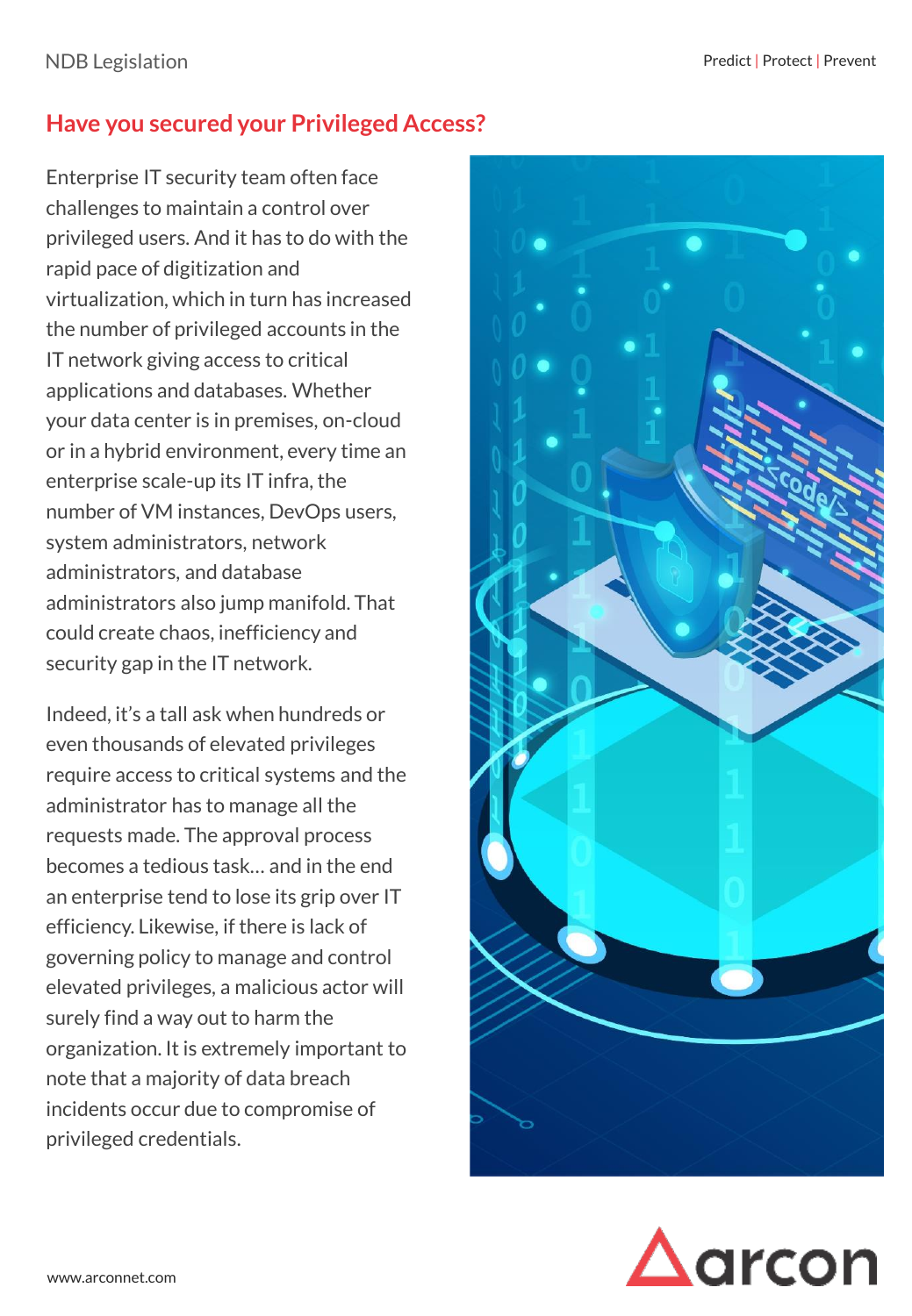## **The security posture starts with ARCON Privileged Access Management**

The security posture for inner realm of any enterprise's IT ecosystem can be fortified if ARCON Privileged Access Management is made central component in an overall IT policy framework. The robust tool enables IT operations and security team to efficiently manage, monitor and control all the elevated privileges in heterogeneous environment.